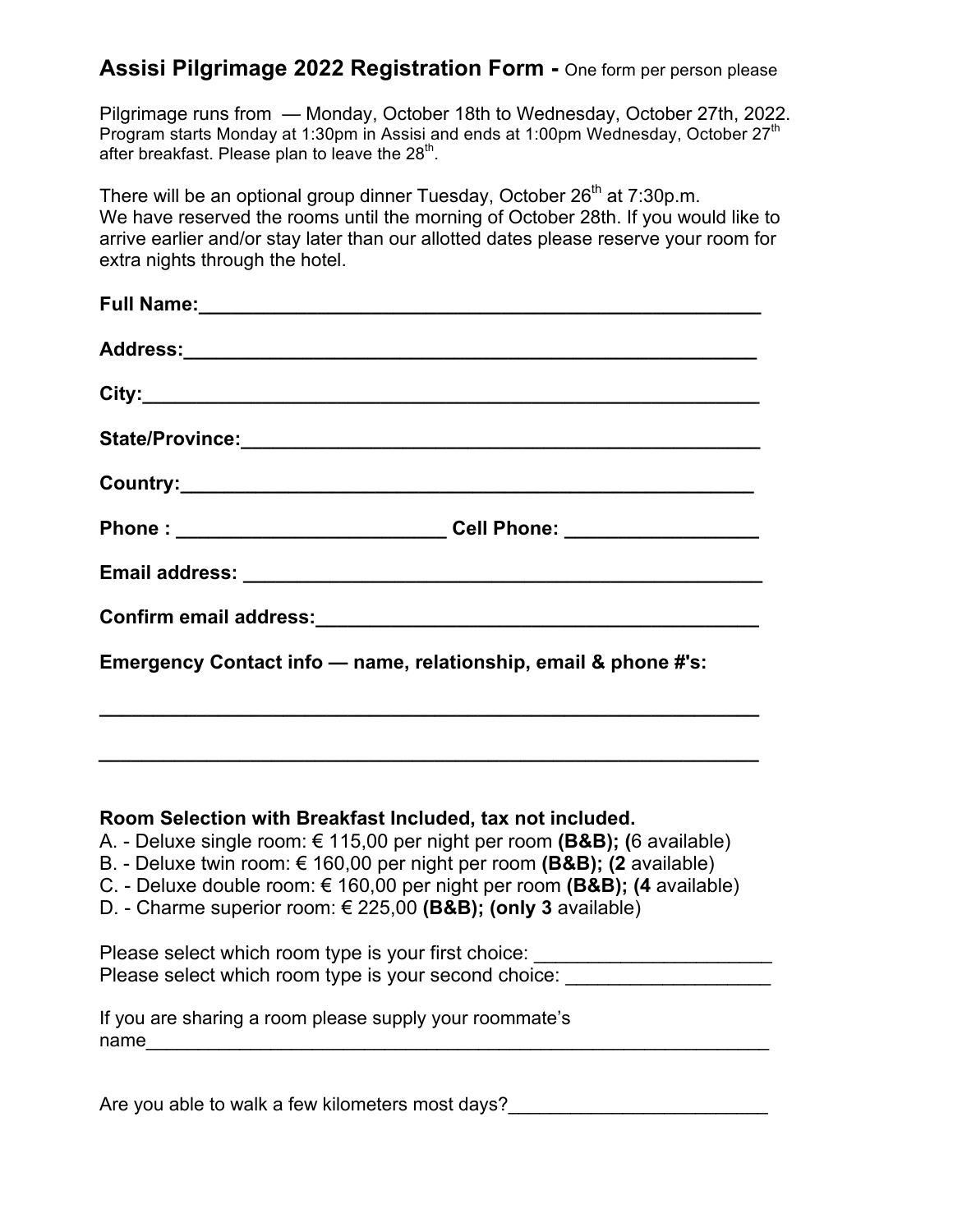Are there any health issues and/or dietary restrictions that we should be aware of?

 $\mathcal{L}_\text{max}$  and  $\mathcal{L}_\text{max}$  and  $\mathcal{L}_\text{max}$  and  $\mathcal{L}_\text{max}$  and  $\mathcal{L}_\text{max}$  and  $\mathcal{L}_\text{max}$ 

\_\_\_\_\_\_\_\_\_\_\_\_\_\_\_\_\_\_\_\_\_\_\_\_\_\_\_\_\_\_\_\_\_\_\_\_\_\_\_\_\_\_\_\_\_\_\_\_\_\_\_\_\_\_\_\_\_\_\_\_\_\_\_\_\_\_\_

 $\mathcal{L}_\text{max}$  and  $\mathcal{L}_\text{max}$  and  $\mathcal{L}_\text{max}$  and  $\mathcal{L}_\text{max}$  and  $\mathcal{L}_\text{max}$  and  $\mathcal{L}_\text{max}$ 

Do you suffer from motion sickness? **Example 20** and the state of the state of the state of the state of the state of the state of the state of the state of the state of the state of the state of the state of the state of

Please sign and date to confirm that you have read all the information listed on our pilgrimage site and that you understand that the deposit fee of \$995.00 CAD is nonrefundable.

**Cancellation insurance is required.** Due to the small size of our group the cost of this pilgrimage is **non-refundable.** You may sell your spot to a third party who will also be required to take your hotel booking. In the event of a waiting list we will try to fill your spot. In the event that the pandemic is still going on we will cancel and refund your deposit.

## **Travel insurance is strongly recommended**

Please email this form to **art@deloresmontpetit.com.** Once we have received this form and can confirm room availability and pilgrimage availability at our end we will request your deposit of \$995.00 CAD to secure your deposit for the Pilgrimage cost. Your spot is secured once your e-transfer has cleared.

 For those in the U.S please mail us a cheque with the converted amount. Please add an extra 7% for bank charges and fees.

The cheque will be payable to Delores J. Montpetit Interiors Inc.

Once we receive your deposit we will secure your room and notify you as to which one of your choices was available. When we arrive in Assisi the hotel will ask for your credit card to charge your room to it.